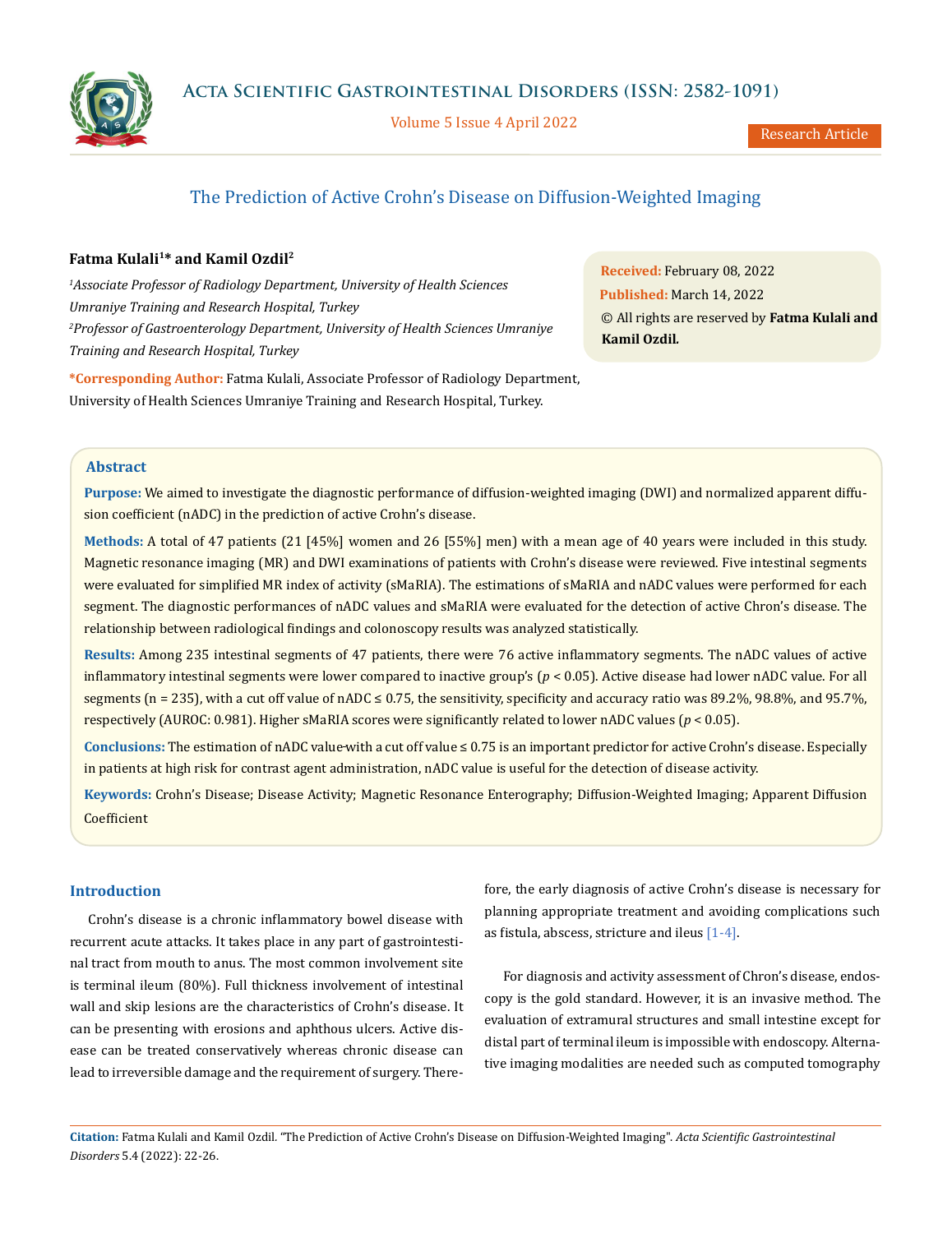(CT) with administration of intravenous, oral and rectal contrast agent, CT enterography, contrast enhanced magnetic resonance imaging (MR) and MR enterography. CT has ionizing radiation risk and repetitive scans can cause high radiation dose. MR is superior to CT because of lack radiation risk and increased soft tissue resolution. MR enterography provides more detailed information about the wall of small intestine as a result of luminal expansion. Contrast-enhanced sequences are helpful for activity evaluation [1-5]. There are several indices for activity evaluation [5-7]. Recently, the use of simplified MR index of activity (sMaRIA) has been gradually increased  $[8,9]$ . Another adjunctive imaging modality is diffusion-weighted imaging (DWI) which can also be helpful for the assessment of disease activity  $[1-4,10]$ . Diffusion restriction indicates active inflammation. Normalized apparent diffusion coefficient (nADC) is quantitative measurement of diffusion restriction on ADC map. ADC map is obtained from DWI [11,12].

DWI has advantages of no need for contrast-agent and short scan time. Therefore, we aimed to investigate the diagnostic performance of diffusion-weighted imaging (DWI) and normalized apparent diffusion coefficient (nADC) in the prediction of active Crohn's disease.

#### **Materials and Methods**

Between January 2020 and July 2020, at a single institution, MR enterography and DWI examinations of patients with Chron's disease were reviewed retrospectively from hospital information system.

The patients with insufficient imaging  $(n = 2)$ , patients underwent intestinal operation  $(n = 5)$ , patients with more than two weeks of interval between MR and colonoscopy (n = 10) and patients < 18 years-old  $(n = 7)$  were excluded.

A total of 47 patients (21 [45%] women and 26 [55%] men) with a mean age of  $40 \pm 14$  (SD) years) with MR enterography and DWI examinations were included in this retrospective study. All patients had colonoscopy which is the reference modality in our study. The maximum interval between MR examinations and colonscopy was two weeks in all patients.

#### **MR Protocol**

All MRIs were performed on 1.5 Tesla system (Magnetom Aera® , Siemens Healthineers, Erlangen, Germany). Liquid diet in the previous day of examination and pre-procedural eight hours fasting were recommended to patients. For expansion of lumen, at 60 minutes before examination, oral ingestion of 1500 ml water solution with 3% mannitol were started. Intravenous glucagon was applied for reducing peristalsis. The parameters of upper abdominal MRI sequences were as follows: Coronal T2-weighted half-Fourier acquisition single-shot turbo spin-echo (HASTE) [TR/ TE: 2000/130, field of view (FOV): 420 mm, slice thickness 7 mm], axial T2-weighted HASTE (TR/TE: 2000/162, FOV: 440 mm, flip angle 90°,slice thickness 6 mm) with and without fat saturation, spoiled dual gradient echo T1-weighted in- and opposed-phase MR imaging (TR/TE: 209-209/2.3-4.8,slice thickness 7 mm), axial precontrast and post-contrast dynamic T1 3D VIBE (TR/TE: 800/22, FOV: 440 mm,slice thickness 5 mm) sequences. The parameters of lower abdominal MRI sequences were as follows: Sagittal T2 weighted HASTE [TR/TE: 5000/112 ms, FOV: 350 mm, matrix: 256 x 256, slice thickness 7 mm], Coronal fat saturated T2-weighted HASTE (TR/TE: 4000/84 ms, FOV: 320mm, matrix: 256 x 320, slice thickness: 5 mm), axial T2-weighted HASTE (TR/TE: 3700/88 ms, FOV: 320 mm, matrix: 182x320, slice thickness 5 mm), axial precontrast and post-contrast dynamic T1 3D VIBE (TR/TE: 4.5/2.1 ms, FOV: 380 mm, image matrix size: 195 x 320, flip angle: 15°, slice thickness 5 mm) sequences. The parameters of MR enterography was coronal T2-weighted steady-state gradient echo sequence (TRUFI) (TR:570ms, TE:1.68 ms, FOV:420 mm, slice thickness:5 mm, matrix:256 x 256) and axial TRUFI (FOV:420mm, slice thickness:5 mm). In upper and lower abdomen, axial diffusion weighted single shot echo-planar imagings were performed with b values 0 and 1000 s/mm<sup>2</sup> (TR/TE: 5200/58 ms, NEX: 3, FOV: 430, image

#### **Image analysis**

matrix size: 115 x 192; slice thickness: 5 mm).

MR findings of five intestinal segments (terminal ileum, right colon, transverse colon, left colon and rectum) were analyzed by an experienced radiologist in abdominal imaging-blinded to clinical and endoscopic results. For active disease, sMARIA ≥1 and for severe disease sMARIA  $\geq 2$  were defined [8]. Therefore, for each segment, sMaRIA score was estimated by a formula: 1×wall thickening > 3 mm + 1 × edema + 1 × fat stranding + 2 × ulcers. Score changes from 0 to 5 based on the criteria in the formula  $[7,8]$ . Additionally, nADC value (ADC value of intestinal wall/ ADC value of psoas muscle) was calculated (Figure 1). ROI measurements were performed at intestinal wall and psoas muscle in the dedicated workstation (Leonardo, Siemens Healthcare). The correlation between sMARIA

**Citation:** Fatma Kulali and Kamil Ozdil*.* "The Prediction of Active Crohn's Disease on Diffusion-Weighted Imaging". *Acta Scientific Gastrointestinal Disorders* 5.4 (2022): 22-26.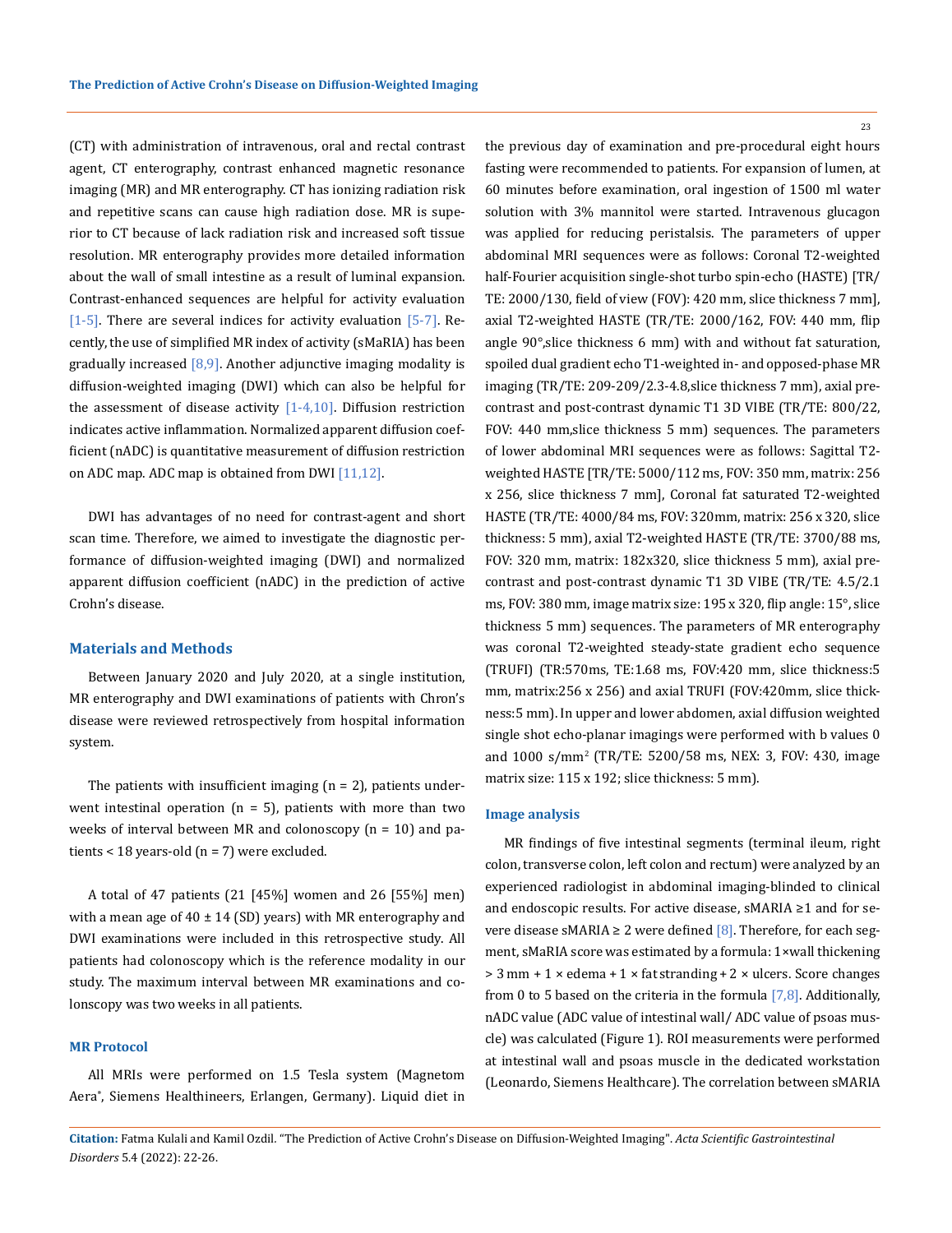and nADC values for each segment and the relationship between sMARIA and colonoscopy results was statistically analyzed.



**Figure 1**: Diffusion restriction of thick rectal wall (arrow) with hyperintensity on DWI (a) and hypointensity on ADC map (b) is seen. The ROI measurement of ADC value in rectal wall is demonstrated on ADC map (b).

### **Statistical analysis**

Statistical analysis was performed using the MedCalc Statistical Software 12.7.7 (MedCalc Software bvba, Ostend, Belgium) package program. Parameters with normal distribution were analyzed using Shapiro–Wilk test. For statistical analysis, Mann-Whitney U test were used, where appropriate, and  $p < 0.05$  was used to determine statistical significance. Receiver operating characteristic (ROC) analysis was performed to calculate the sensitivity, specificity, and accuracy ratios The receiver operating characteristic (ROC) analysis was performed for nADC values. Cut off values were obtained. Area under the receiver operating characteristics curve (AUROC) was estimated.

#### **Results**

In 47 patients with Chron's disease, 235 intestinal segments were investigated. Of 235, 76 (32%) were active inflammatory segments. Of 47, 39 patients (83%) had terminal ileum involvement (Figure 2). The most common second site was rectum (25%) (Figure 3). Left colon  $(n = 10)$ , transvers colon  $(n = 8)$  and right colon  $(n = 10)$ = 5) involvements were also observed in our study.

The mean nADC value of active inflammatory segments  $(n = 74)$ and inactive segments ( $n = 161$ ) was  $0.66 \pm 0.12$  and  $1.01 \pm 0.09$ , respectively. There was statistically significant difference between two groups (*p* < 0.05). Active disease had lower nADC value. The best of cut off value of nADC was  $\leq 0.75$  to detect active terminal ileum involvement with sensitivity of 89.7%, specificity of 87.5%

and accuracy of 89.4% (AUROC: 0.958). Among patients with terminal ileitis, there were one false positive and four false negative results with a cut off value of  $nADC \leq 0.75$ . For all segments ( $n =$ 235), with a cut off value of  $nADC \le 0.75$ , the sensitivity, specificity and accuracy ratio was 89.2%, 98.8%, and 95.7%, respectively (AUROC: 0.981). There were two false-positive and eight false-negative results.



**Figure 2**: Coronal contrast enhanced VIBE sequence (a) and coronal TRUFI-MR enterography (b) of 25-year-old woman shows increased contrast enhancement in the thick walls of terminal ileum (arrows) with skip lesions and luminal stenosis.



**Figure 3**: Axial contrast enhanced VIBE sequence of 36-year-old woman with contrast enhancement of rectal wall (arrow) and fat stranding.

Among 47 patients, according to sMaRIA score, there were eight normal, eight active, and 31 severe terminal ileum involvement. Increased disease activity with higher sMaRIA scores were significantly related with lower nADC values ( $p < 0.05$ ).

**Citation:** Fatma Kulali and Kamil Ozdil*.* "The Prediction of Active Crohn's Disease on Diffusion-Weighted Imaging". *Acta Scientific Gastrointestinal Disorders* 5.4 (2022): 22-26.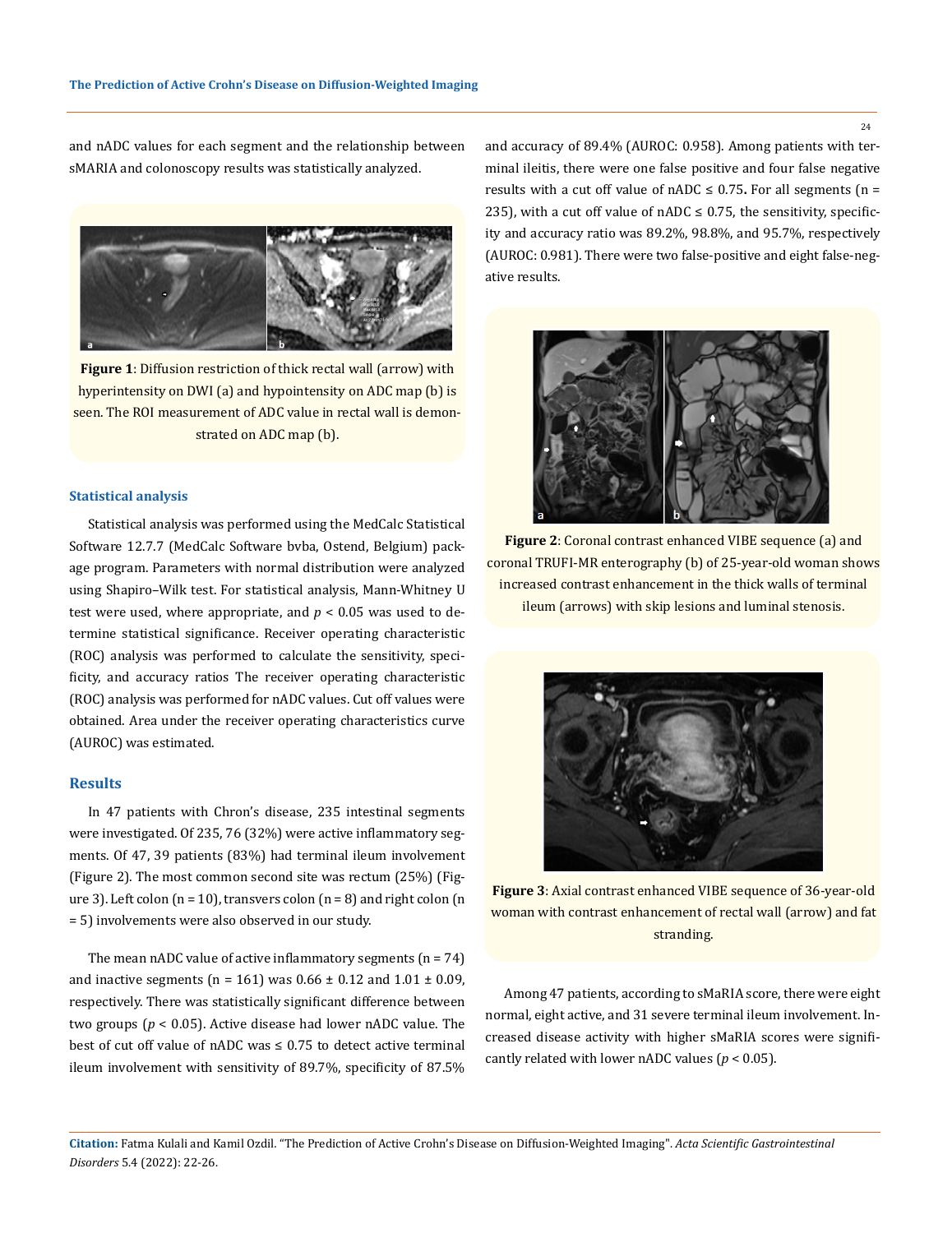#### **Discussion**

MR enterography associated with contrast enhanced sequences is an important modality in the diagnosis and activity assessment of Crohn's disease. The increased wall thickness, intramural edema, increased contrast enhancement of wall, fat stranding, engorgement of vasa recta, association with adjacent fluid and lympadenopathy are indicators of active disease. DWI also predicts the activation of disease with diffusion restriction  $[1-5]$ . Diffusion restriction is hyperintense on DWI and hypointense on ADC map. Acute inflammation shows diffusion restriction and lower ADC values compared to normal tissue [11-12].

In literature, several studies have been investigated the role of DWI in Crohn's disease. Seo., *et al*. [13] compared the diagnostic efficacy of contrast-enhanced MR enterography and DWI MR enterography in 44 patients for assessment of active terminal ileitis. They found that DWI MR enterography showed similar sensitivity and specificity ratios to contrast enhanced MR enterography [13]. Cansu., *et al*. [1] reported that MR enterography had high sensitivity (97.9%), specificity (95.5%) and accuracy (94.8%) ratios in all intestinal segments for evaluation of active Crohn's disease in 43 patients. They reviewed DWI findings qualitatively regardless of ADC value [1]. Barat., *et al*. [3] found that the sensitivity of DWI MR enterography (80-100%) was similar to contrast-enhanced MR enterography's (88-100%) for demonstration of Crohn's complications by the experienced radiologist.

Some previous studies demonstrated that the misleading DWI findings were mostly observed in colorectal segments due to insufficient luminal distension [14-16]. In our study, the false-positive results were due to inadequate luminal expansion.

Some studies have been conducted on the role of ADC values on the activity of Chron's disease. Pendse., *et al*. [17] suggested that there was weak intraobserver reliability and did not offer the estimation of ADC value in routine. They recommended qualitative DWI findings but not quantitative measurements. In contrast, Straksyte., *et al*. [10] found that ADC value had a negative relationship with activity index of disease. Similarly, in our study lower nADC values indicated increased activity.

Ninivaggi., *et al*. [18] demonstrated that there was significant difference between ADC values of pathological and normal intestinal segments ( $1.48 \pm 0.058 \times 10^{3} \text{ mm}^2/\text{s}$  versus  $3.525 \pm 0.07 \times 10^{3}$ 

mm<sup>2</sup>/s;  $p < 0.05$ ). They found a cut off ADC value of 2.416 x  $10^{-3}$ mm2 /s that showed high sensitivity (100%) and specificity (100%) in the differential diagnosis of normal and pathological intestinal segments [18]. Our findings were similar. Additionally, nADC values were estimated for standardization.

We searched the diagnostic performance of nADC in active Chron's disease. There was a strong correlation between sMaRIA scores and nADC values in our study. Increasing activity demonstrated lower nADC. The best cut off value of nADC ≤ 0.75 depicted high accuracy ratio (95.7%) in the prediction of disease activity. Previous studies have been mentioned that the standardization of ADC value was difficult and there were conflicting results due to different b values and protocols  $[1,17]$ . In previous studies, only ADC value was performed instead of nADC value [5,13,17]. In contrast to other studies, for standardization of ADC value, nADC value was estimated in our study. We recommended the estimation of nADC value to reduce the measurement differences.

There are some limitations in our study. First, the sample size of our study was small. Second, radiological findings were reviewed by an experienced radiologist in abdominal imaging so, interobserver variability couldn't be analyzed. Third, because of retrospective nature of this study, the correlation with Crohn's disease endoscopic index of severity and laboratory findings didn't investigated in this study.

#### **Conclusions**

The estimation of nADC value is an important predictor for active Crohn's disease. In the prediction of disease activity, the best cut off nADC value was  $\leq 0.75$  with accuracy ratio of 95.7%. Especially in patients at high risk for contrast agent administration, nADC value is useful for the detection of disease activity. We recommended nADC value estimation instead of ADC value for standardization.

#### **Acknowledgments**

None.

#### **Funding**

No funding or conflict of interest exists of any authors.

## **Conflict of Interest**

No funding or conflict of interest exists of any authors.